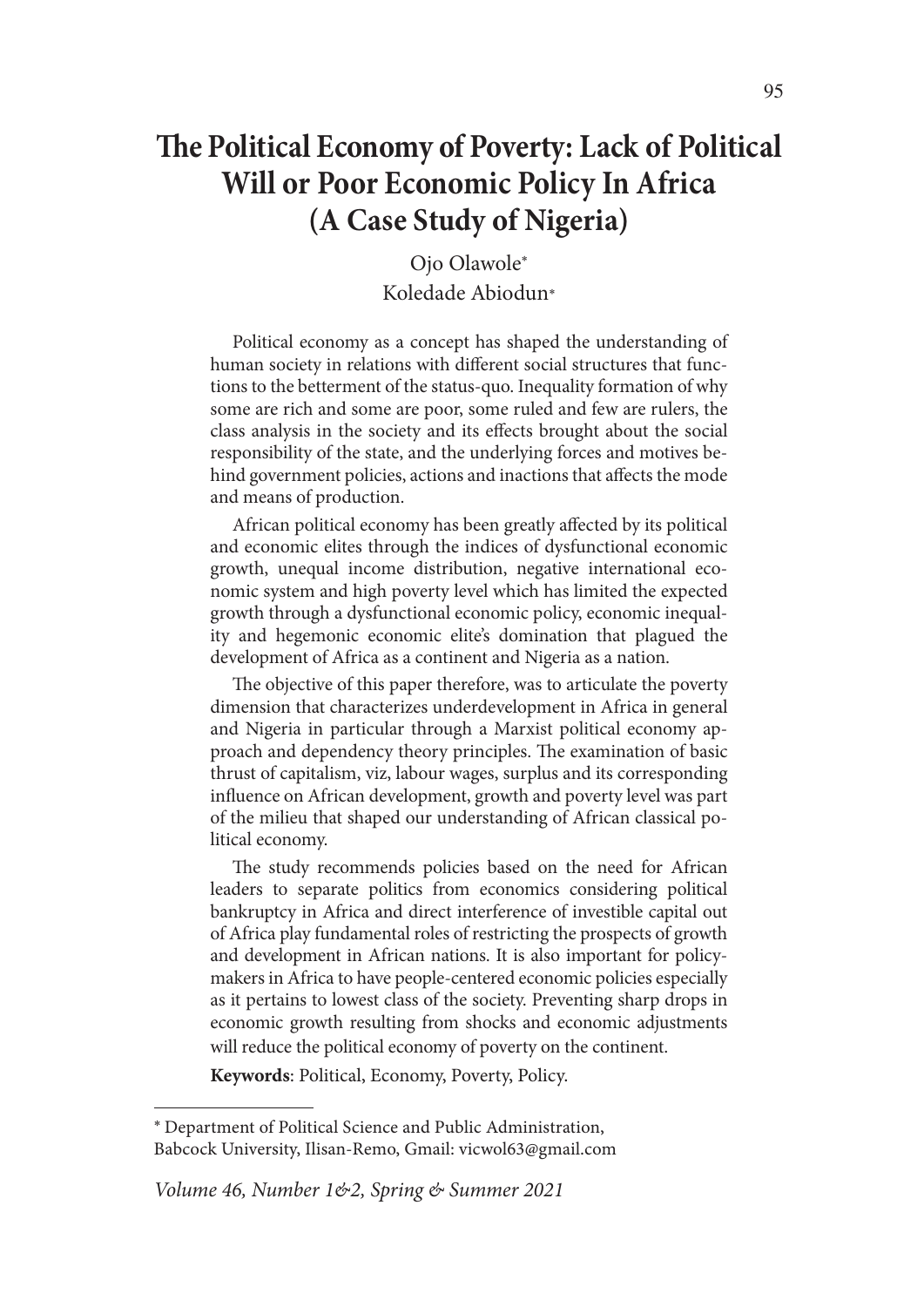#### **Introduction**

Political economy is a concept and a field of study. It is the branch of social science which studies the inter-relationships between political and economic processes. It is a technical and yet quite useful tool of scientific analysis. This academic discipline aims to explain the economic phenomena through governments' decisions both at domestic and international level. Political economy has evolved over time. Before being raised to the present discuss, in the 18th and 19th century, it was used to designate what is now known as economics. At that time scholars held the view that economics and politics were inseparable. Political economy was discussed in detail in the works of philosopher John Locke (1632 to 1704), the economist Adam Smith (1723 to 1790) and social scientist Karl Marx (1818 to 1883). Smith for instance postulated that when individuals pursue their own ends, they can work for the general welfare of the community while John Stuart Mill (1806 to 1873) highlighted the close relationship between political economy and social philosophy. (Verburg, 2006)

Today, there are basically two modes of production simultaneously applying to the political economy approach, viz capitalism and socialism (Remi and Francis, 2015). The study and understanding of political economy was marked by the use of the term *laissez faire,* where state intervention is reduced to the minimum and private players are left to act with minimal, if any, interference. The *laissez faire* doctrine calls for regulatory restrictions, taxes and tariffs to be minimized. Adam Smith thus used the metaphor the "invisible hand," to describe the involvement of government and the role of economic self-organization. The theory of political economy has been significantly influenced by the founders of modern socialism and communism, Karl Marx and Friedrich Engels (1820 to 1895), and in particular their ideas of class struggle, which was developed as a response to *laissez faire* capitalism.

In his analysis on political economy*,* Engels affirmed that, "Political economy came into being as a natural result of the expansion of trade, and with its appearance elementary, unscientific huckstering was replaced by a developed system of licensed fraud, an entire science of enrichment." Moreover, political economy analysis became used for improving state aid effectiveness. As it bridges the traditional scopes of politics and economics, it can reveal the underlying interests or in-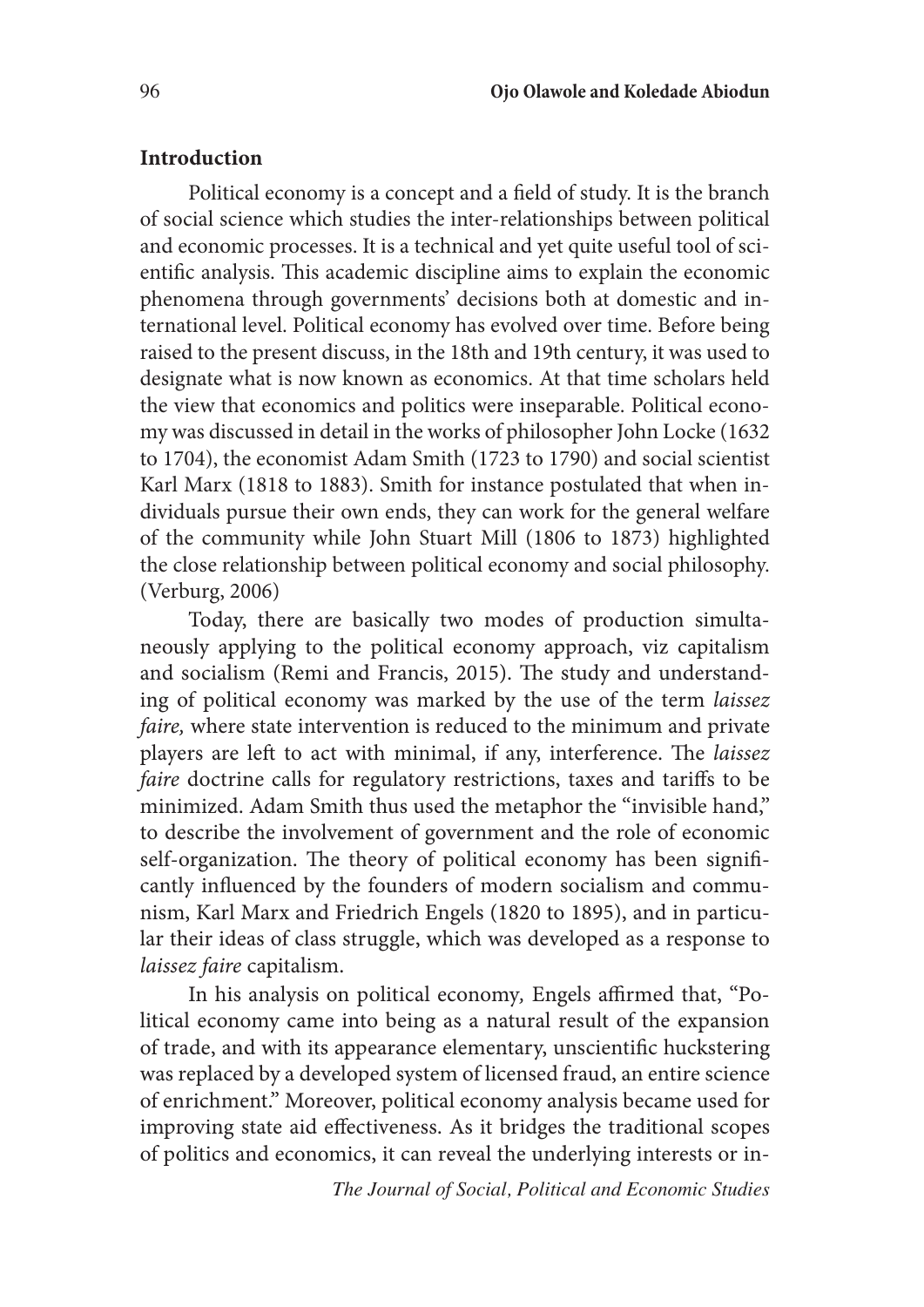centives for phenomena. Political economy can be said to be first both normative and empirical. Second, it is policy-oriented but not simply a branch of policy analysis. Third, it incorporates both structural and behavioral levels of analysis. Finally, it emphasizes the importance of international as well as national political-economic structures.

There is no facet of human endeavor that does not need to relate with one another, and for any meaningful development to take place, there must be a synergy between all the structure that make up a society, and the exchanges among self-interested persons or groups. For example, citizens consent to obey laws in exchange for governmental protection of their rights. Politicians provide particular programs or laws in exchange for votes or money. Indeed, with the possible exception of establishing a constitution, government activity can be viewed as a series of exchanges in a political market. Government also functions as an economizing agent when it seeks to achieve public goals at minimum cost and directs resources toward their optimal use. (Barry Clark, 1998)

Conversely, the market has various political dimensions. The prevalence of the corporate form of enterprise demonstrates that economic activity is often pursued by large groups of people collectively focused on a common goal. Within a corporation, workers are subject to the sometimes arbitrary power of their employer. Just as governments punish those who violate the law, employers rely on sanctions such as dismissal or demotion to maintain control over workers. Corporate executives establish goals and rules with little input from workers, and corporate power is often exercised to influence government policy. In addition, many market activities have public consequences and, therefore, become political issues of concern to the community as a whole. Finally, when income and wealth are highly concentrated, the power of the rich to command others resembles the prerogatives of a political dictator. Based on these observations, sole reliance on distinct institutional arenas does not provide an adequate basis for distinguishing between economics and politics.

From this perspective, economic activity is pursued by persons acting as autonomous individuals, while political activity represents the efforts of an entire community to collectively pursue goals. This distinction is observable in the origins of the words "economics" and "politics." While prosperity/justice, market/government, and individual/community may be interrelated, they are not identical. Therefore, despite the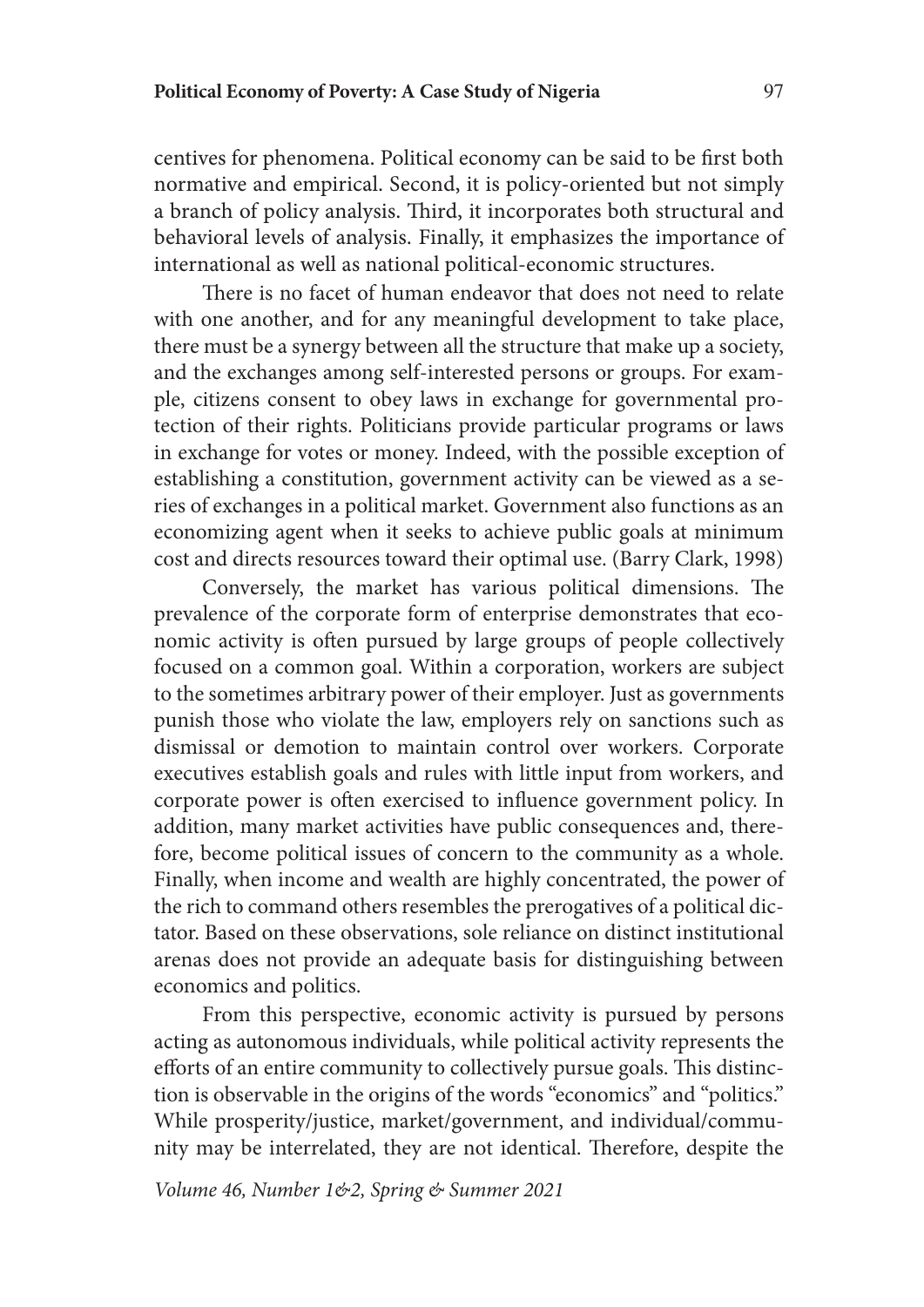considerable overlap between politics and economics, they can initially be analyzed as distinct processes but together they form a basis of analysis for political economy.

The focus of this paper therefore is to present an argument on political economy of poverty as an economic issue, and to x-ray the effect it has on the development matrix of Africa in general and Nigeria in particular with a view to harnessing the economic ability of poor communities to compete and thrive in the emerging global economies in order to increase their ability to manage natural resources in a sustainable manner.

#### **Review of Literature**

# *Overview of Political Economy and Poverty*

It is evidence all over the world that economic inequality is rapidly increasing in the majority of countries. In fact, one percent is experienced by the rich while on the other hand, 99 percent belong to the poor class. The World Economic Forum has identified this as a major risk to human progress. Extreme economic inequality and political capture are too often interdependent. Left unchecked, political institutions become undermined and governments overwhelmingly serve the interests of economic elites to the detriment of ordinary people. Realistically speaking, extreme inequality is not inevitable, and it can and must be reversed quickly. Extreme economic inequality is damaging and worrying for many reasons: it is morally questionable; it can have negative impacts on economic growth and poverty reduction; and it can multiply social problems. (Remi and Francis, 2015)

In many countries, extreme economic inequality is worrisome because of the malicious impact that wealth concentrations can have on equal political representation. When wealth captures government policymaking, the rules bend to favor the rich, often to the detriment of everyone else. The consequences include the erosion of democratic governance, the pulling apart of social cohesion, and the vanishing of equal opportunities for all. Unless bold political solutions are instituted to curb the influence of wealth on politics, governments will work for the interests of the rich, while economic and political inequalities continue to rise. As US Supreme Court Justice Louis Brandeis famously said, 'We may have democracy, or we may have wealth concentrated in the hands of the few, but we cannot have both.'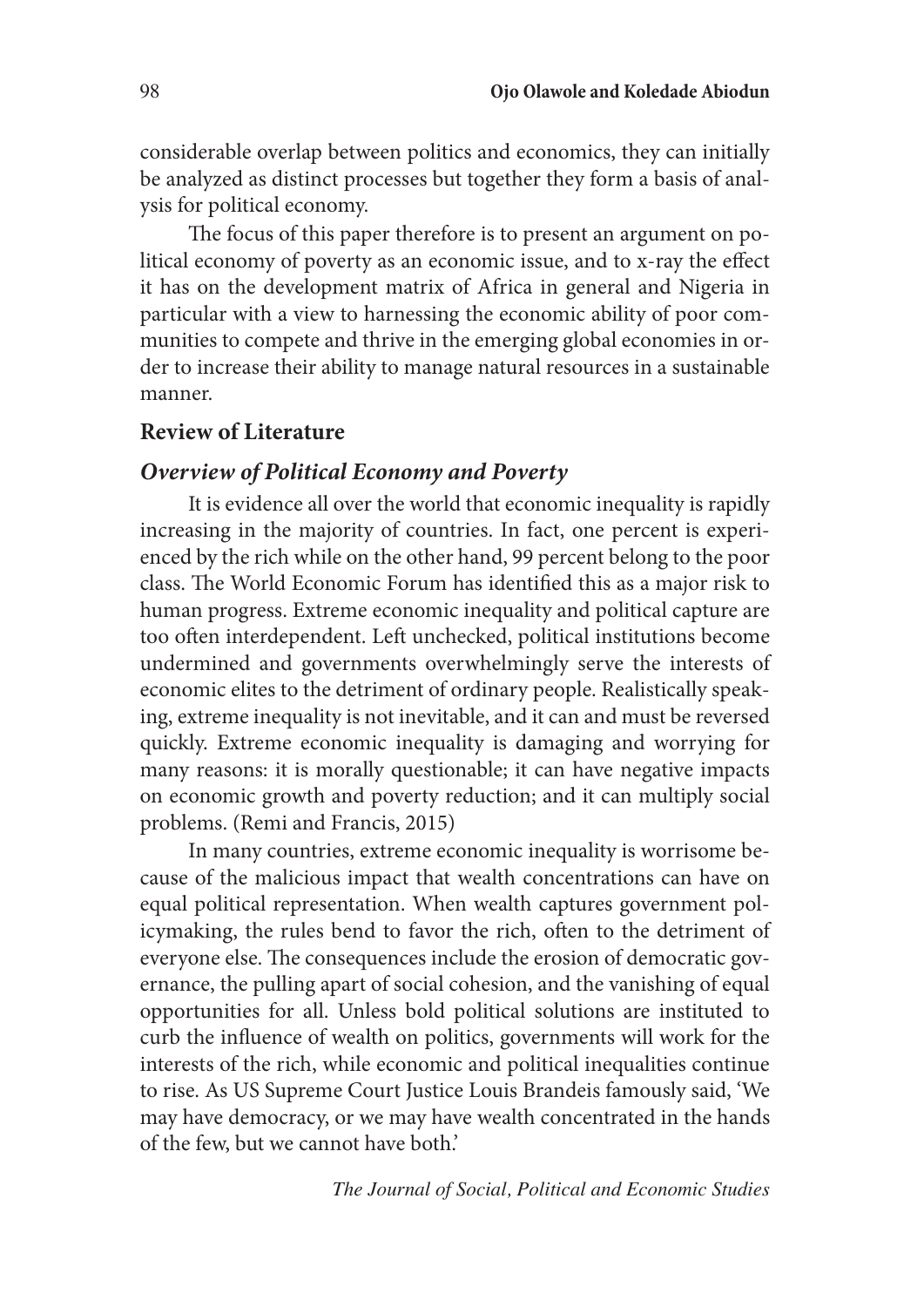The concept of the culture of poverty may help to correct misapprehensions that have ascribed some behavior patterns of ethnic, national or regional groups as distinctive characteristics. Reflecting on the influence of political economy of poverty Gilpin defined international political economy thus:

"The parallel existence and mutual interaction of 'state' and 'market' in the modern world create 'political economy'…In the absence of state, the price mechanism and market forces would determine the outcome of economic activities; this would be the pure world of the economist. In the absence of market, the state or its equivalent would allocate economic resources; this would be the pure world of political scientist (sic)" (Gilpin, 1987: 8).

However, this exclusive dichotomy between economic and politics is now seen as deeply unsatisfactory in many countries. Corresponding to this theoretical trend, empirical work has concluded that various transmission belts, epistemic communities, or institutional practices and norms of behaviour have a more potent impact on the distributional benefits and geographic exclusion zones associated with globalisation processes than does any structural inbuilt process of market relationships.

Arguably, of more significance for areas containing the chronically poor are the remittances from migrants. Appadurai (1990) introduces the idea of a 'financescape' into a model of global networks and flows, as one component of social relationships linking people and places. This was contextualised within wider ideas of the role of migration in the lives of the chronically poor by Kothari (2002, 20-22; DeJong *et al* 2002, 22). Financescapes are joined by ethnoscapes, technoscapes, mediascapes and ideoscapes in the larger model of networks and flows. This model is of use to explain financial flows that are not in the official domain, although they may be recorded in banking transactions or conversely, travel invisibly. They are nevertheless important to the sustenance of the poor, and the pattern of their flows is derivative from all the 'scapes' provided for in the framework. For example, where a financial diaspora exists it is most likely to be in another space linked by ideas and ethnicities that is in an expanded 'ethnoscape', such as its former colonial power. Those sharing similar 'technoscapes' involving modern internet-based communications will sustain relationships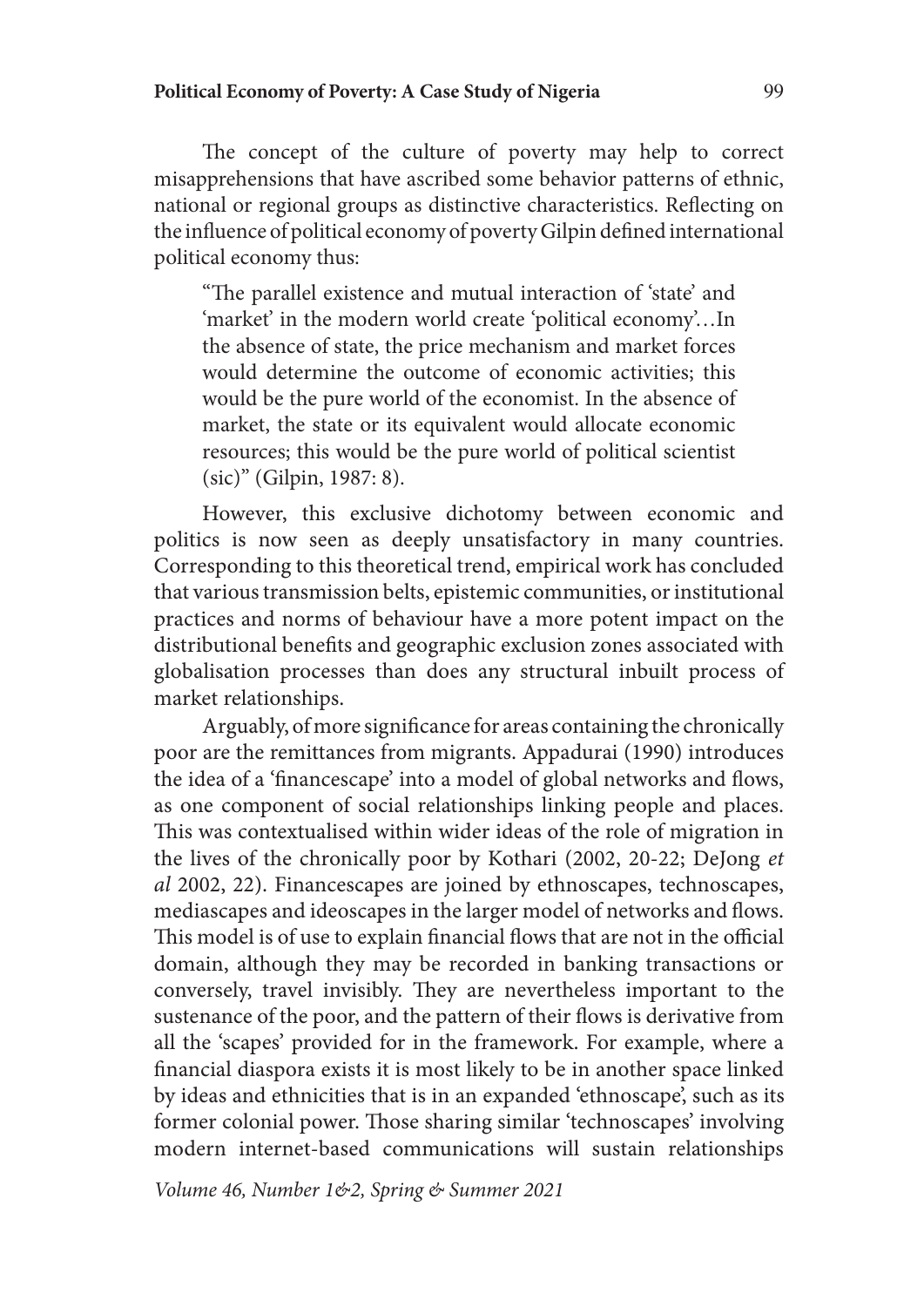within the diaspora better, which is likely to enhance monetary flows. In sum, bilateralism in monetary flows can then emerge as both a vulnerability and a strength to the poor left behind by processes of migration (Kothari, 2002, 14-16, on the significance of those who stay behind as a likely category of the chronic poor).

According to Reed (2004), to effectively manage the political economy of poverty, the following three analytical standards have been suggested:

1. Analyze and document the dynamic between poverty and the environment at the local level in selected communities and localities;

2. Establish linkages between the local poverty-environment dynamics and factors originating at subnational and national levels;

3. Analyze the influence of economic policy, institutional arrangement and ecological factors across the local, subnational and national levels.

In addition, government should be clear in introducing the three assumptions presented below underplaying the intervention processes:

1. The poor are generally relegated to the margins of national political processes and have comparatively negligible influence over factors that shape their lives. Therefore, fundamental change in their political influence is needed to improve their livelihoods and promote sustainable natural resource management in rural areas.

2. Strengthening the influence of the poor requires active interventions so that they can compete effectively in markets and influence policy and institutional dynamics at the local, subnational and national levels.

3. Building alliances, partnerships and stronger working relations between the rural poor and urban institutions and individuals, government offices as well as international organizations and agencies, is central to changing the relative influence of poor people on matters that affect their lives. Though varying from locality to locality and country to country, these assumptions seemed to hold true throughout the course of the interventions initiated by country partners.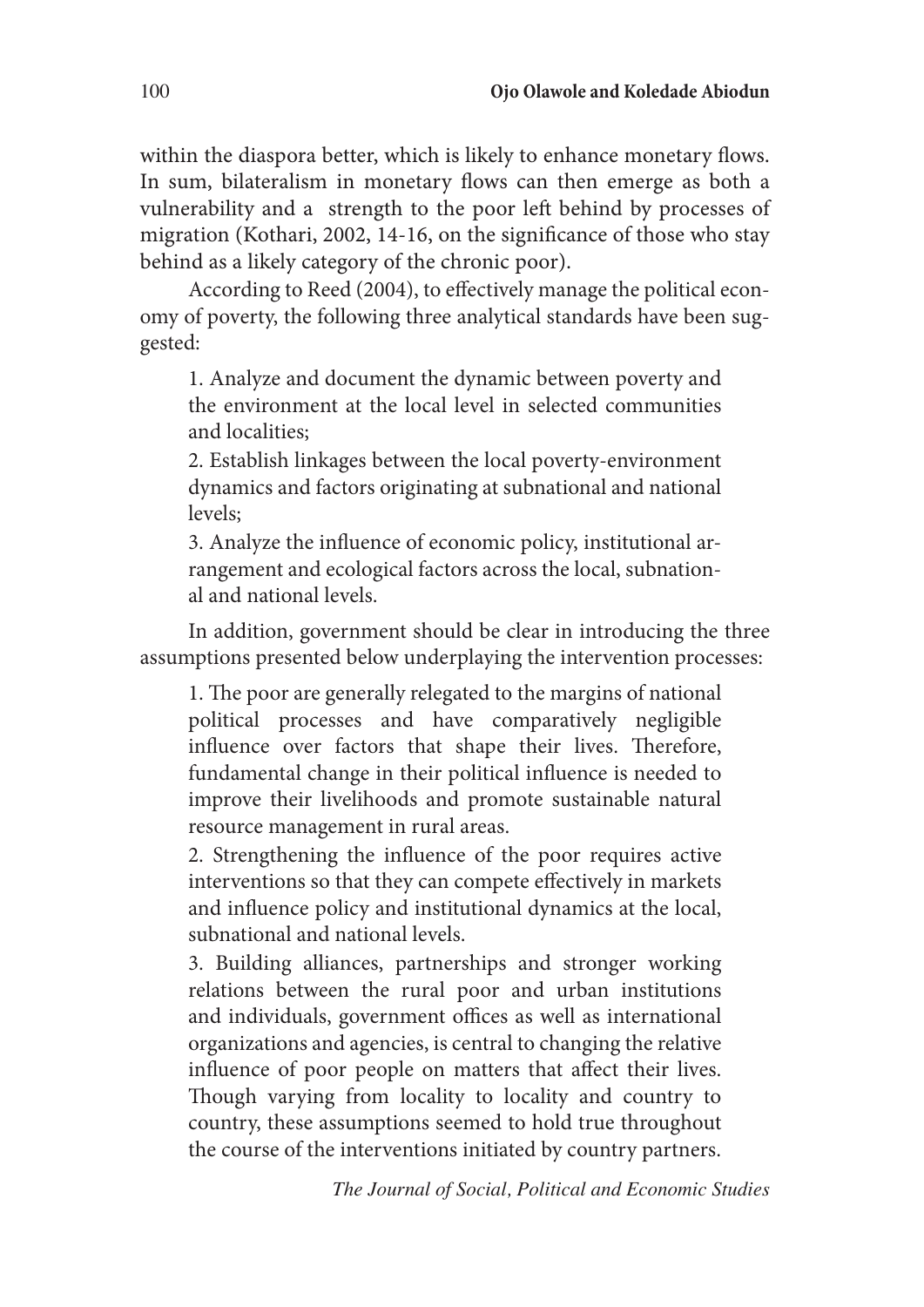# **Poverty, economic growth and income distribution**

The policy of poor economy has been defined as "occurring when an individual experiences significant capability deprivations for a period of five years or more" (Hulme and Shepherd, 2003: 6). The distinguishing feature here is extended duration, people who remain in poverty for much of their life course. Chronic poverty is generally passed on to subsequent generations. Capability deprivations are here seen as multi-dimensional, going beyond the usual income and consumption measures, to include tangible and intangible assets, nutritional status and indices of human deprivations (Hulme and Shepherd, 2003: 1-17).

The links between poverty, economic growth, and income distribution have been studied quite extensively in recent literature on economic development. From the various literatures available, poverty can be alleviated if at least two conditions are met: economic growth must occur or mean income must rise on a sustained basis; and; economic growth must be neutral with respect to income distribution or reduce income inequality. The pattern and stability of economic growth also matter. On the one hand, traditional capital-intensive, import-substituting, and urban-biased growth induced by many government policies has generally not helped alleviate poverty in many economies but has added to poverty increase. However, agricultural growth where there is a low concentration of land ownership and labor-intensive technologies are used as almost always helped reduce poverty in the agrarian economies.

The burden of political economy of poverty is further observed in economic inequality, also known as income inequality, wealth inequality, gap between rich and poor, gulf between rich and poor and contrast between rich and poor which all refers to how economic metric are distributed among individuals in a group, among groups in a population, or among countries. Economists generally think of three metrics of economic disparity namely: wealth (wealth inequality), income (income inequality), and consumption. The issue of economic inequality can implicate notions of equity, equality of outcome, and equality of opportunity.

# **International economic system and African poverty level**

In spite of the assumptions, and articulated perceptions that characterized the African structure, which by no means are natural or traditional, it was rather seen as a direct consequences of the phenomenon of Atlantic slave trade and colonialism which took a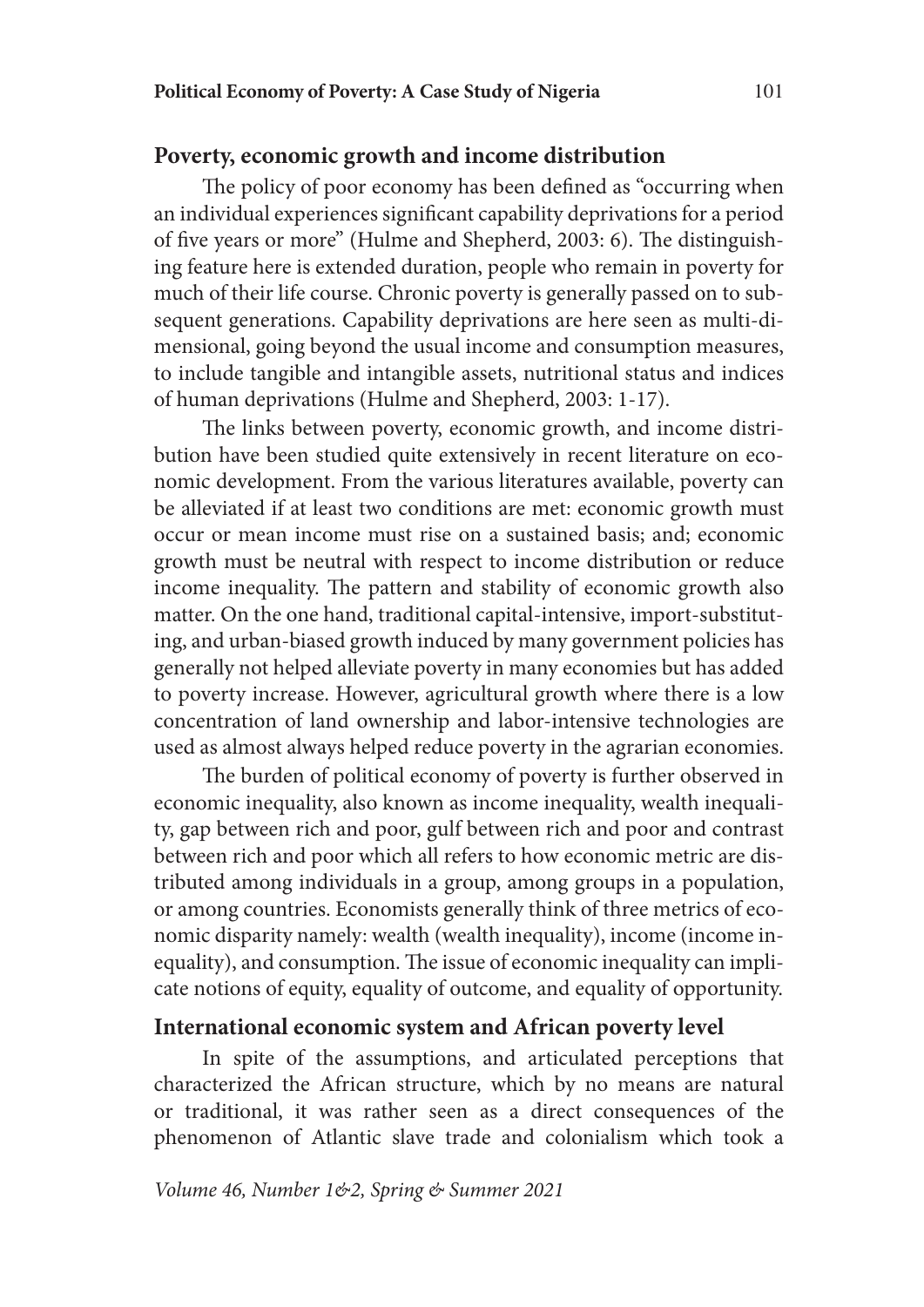better part of the continent for about six century. Moreover, as a result of the dimensions in African's underdevelopment and lack of stable political institutions that has given rise to the question of why it has been impossible for the continent to move forward after over 60 years of political independence (Mimiko, 1998), two perspectives contended as a response to this question.

The first, suggested that the principal obstacle to political and economic development in Africa lies within the African countries themselves. Dimensions of this obstacle; in the Liberal view, consists in policies of state interventions and the violations of the basic laws of neo-classical economics. As a panacea, protagonists of this school suggest the removal of the distortions of state intervention to allow ''the magic of the market'' to run its course. A contrary stand of opinion perceives the international economic system as the main sponsor of the African crises. It contended that, the structures of the international economic system are such that scuttle every genuine attempt at development in Africa. Structural conflict theory as postulated by Mavalla, 2014 subscribed to this idea when he asserted that conflict is inherently built into a society through its structure and organization. The theory looks at social problems such as political and economic exclusion, poverty, injustice, exploitation, disease, and inequality, as sources of conflict just as Marx maintained that conflicts would eventually occur because of the exploitative and unjust nature of human societies, domination of one class by another (Remi and Francis, 2015). This school of thought believes that hope for improvement in the African political economic condition does not exist unless the global system is restructured to guarantee the mutual benefit of both ends of the development continuum. The position of Mavalla as justified above is of great relevance in stating the dichotomy between the hegemon dominating powerful states in the international system as well as the vulnerable poor-disadvantaged African states when he asserted that " the gap that exist between the poor, (proletariat-African states) and the rich, (bourgeoisie, hegemon dominating states) due to socio-political and economic factors directly influence conflict. The solution is not however, revolution, in the sense of overthrowing others but rather a revolution that destroys all structures that promotes physical and economic violence while preserving relationships. Hence, conflict transformation stands out in providing a framework that is capable of restoring relationships, while at the same time transforming the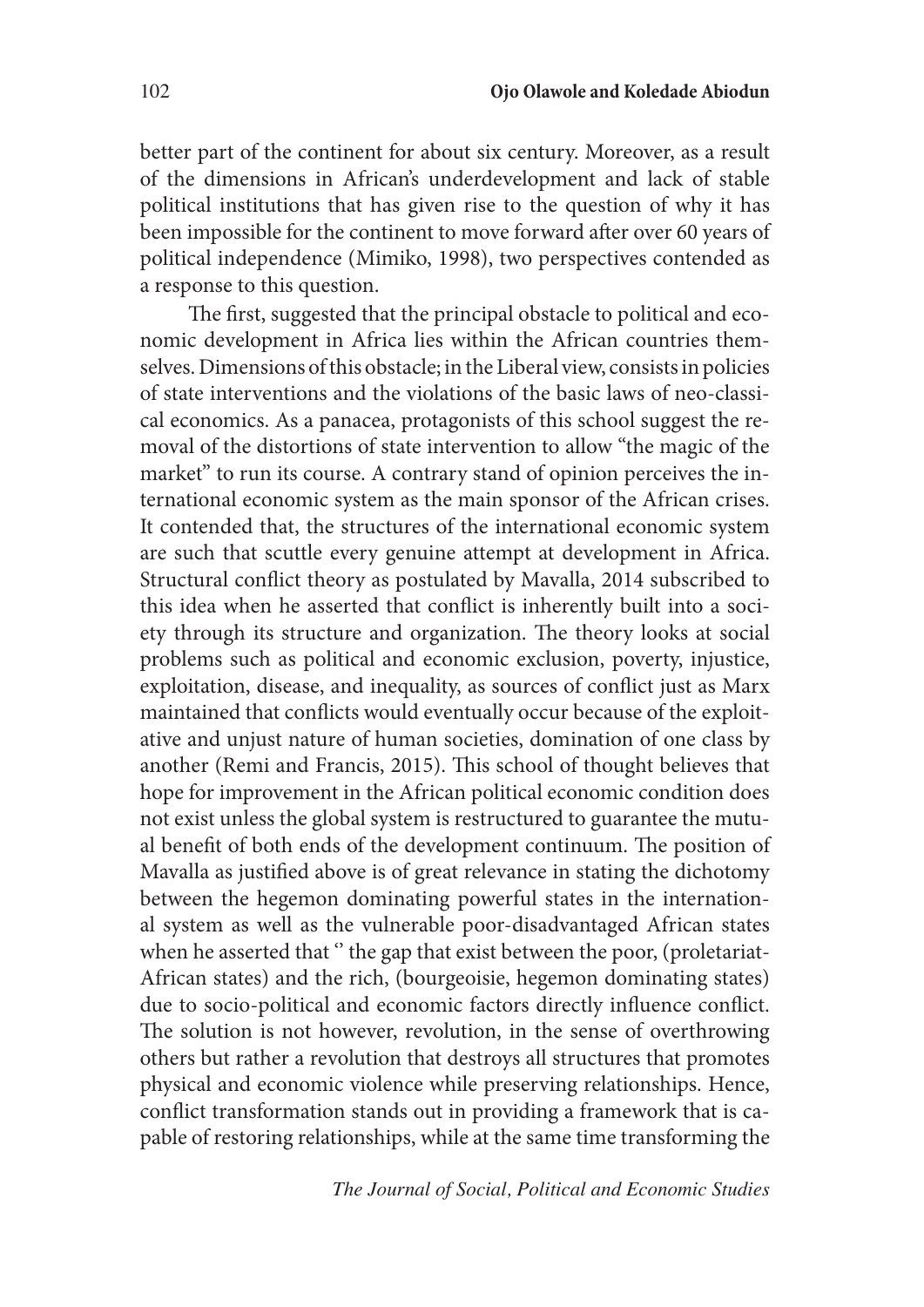structures that influence structural violence thus this paper aligns itself with this structuralist position and that of Mavalla. In doing so, it elucidates the ways in which the present international system reproduces underdevelopment in Africa. The central propositions are:

1. That the basis of continuing underdevelopment of Africa lie not so much in the internal dynamics of the continent but in the structure of the international economic system into which the continent was incorporated against its wish (Strange bed fellow).

2. That no matter how much each African country strives, there is no hope of development coming its way as long as the structure and alignment of the international system which exist to promote the underdevelopment of Africa remain unaltered.

The current socio-political equation that runs through all the variables put in place in the contemporary international economic and political system encourages the extraction for onward transmission abroad from Africa, of real and potential resources, and the wholesale frustration of all genuine local attempts to break this cycle, transparency and good governance.

Of vital in this system of mistreatment and underdevelopment are western political model as against African adaptive system, the direct transference of capital out of Africa; the manipulation of the prices of the continents' commodity products both in general terms and in relation to industrial manufactures; and the systematic opening up of the African economic policies.

#### **Capitalism, Labour, Profit and Political Economy**

From the five epochs in human history, or what Marx referred to as five stages of economic development, viz, primitive communism, slavery, feudalism, capitalism, and communism, only the first and the last were said to be characterized by non-exploitation (Abubakar & Taiwo, Subrata and Sushila). In each of these stages (except for the final one), there were forces of contradiction which made revolutions inevitable. This according to Marx would be the thesis for conflict(s) symptomatic of an antithesis, and a solution in the form of a synthesis. The synthesis in turn would become the thesis, and the process will continue till a perfect society is attained.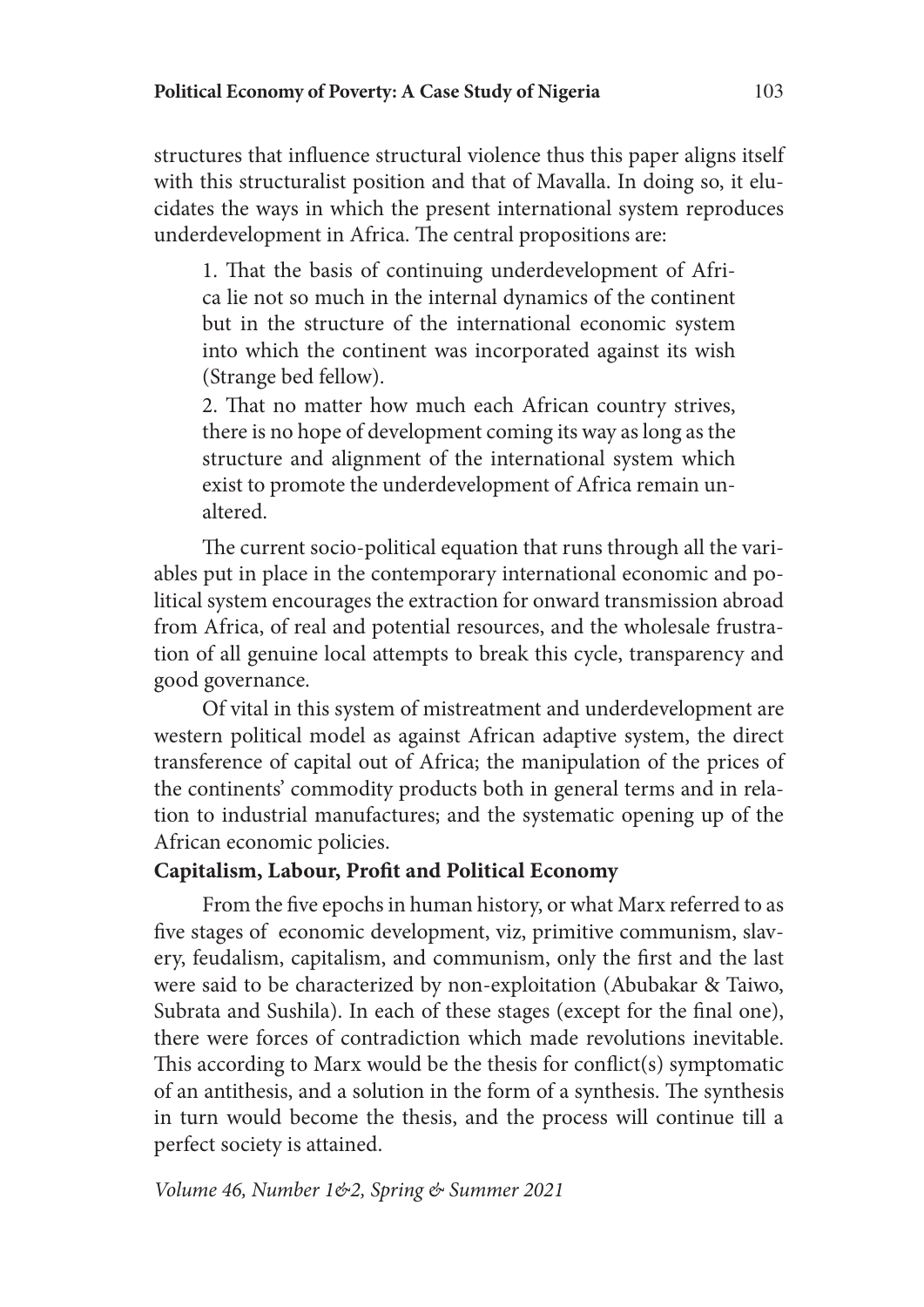Marx sees capitalism as an understanding of the working of bourgeois society, which created unavoidable suffering and ought to be replaced. Capitalism is an economic system where the means of production and exchange are in the hands of private individuals. Societal development can be systematically analyses by political economy, and specifically because it addresses the production of goods and services as a system of production and exchange or what Claude Ake (1981) called labour and the labour process. Man is above all else a worker or a labourer. Work is the primary condition of his existence. If man does not work, he cannot live.

To Marx, capitalism can be understood through two perspectives. Subrata and Sushila say these are one, the use of wage labour which was the basis for capitalism and so he posited in *the capital* that, "it arises only when the owners of the means of production and subsistence meet in the market with the free labourer selling his labour power". The second characteristic, he said was private ownership of the means of production, which was distinct from personal property, like household effects and home. This however, is restricted to a few while those who do not own anything were forced to sell their labour power and became wage earners.

While Ake was writing on Marxist position on capitalist monopolization of the means of production, he said it has two main features. The first is that the means of production are very unevenly distributed to the point that we have, for all practical purposes, a society divided essentially into a small group of people who monopolise the means of production and the rest of the population who have no means of production. The second according to him, is the commodity production, which gives capitalist society of the characteristics of a market. This assumption was buttress by Marx as postulated by Subrata and Sushila when he observed that:

The man who possesses no other property than his labour power must, in all conditions of society and culture, be the slave of other men, who have made themselves the owners of the material conditions of labour. He can work only with their permission, hence live only with their permission.

The major implication of this uneven distribution of means of production was as a result of the effect of the struggle for the social surplus product. Labour power is useless for production without objects of la-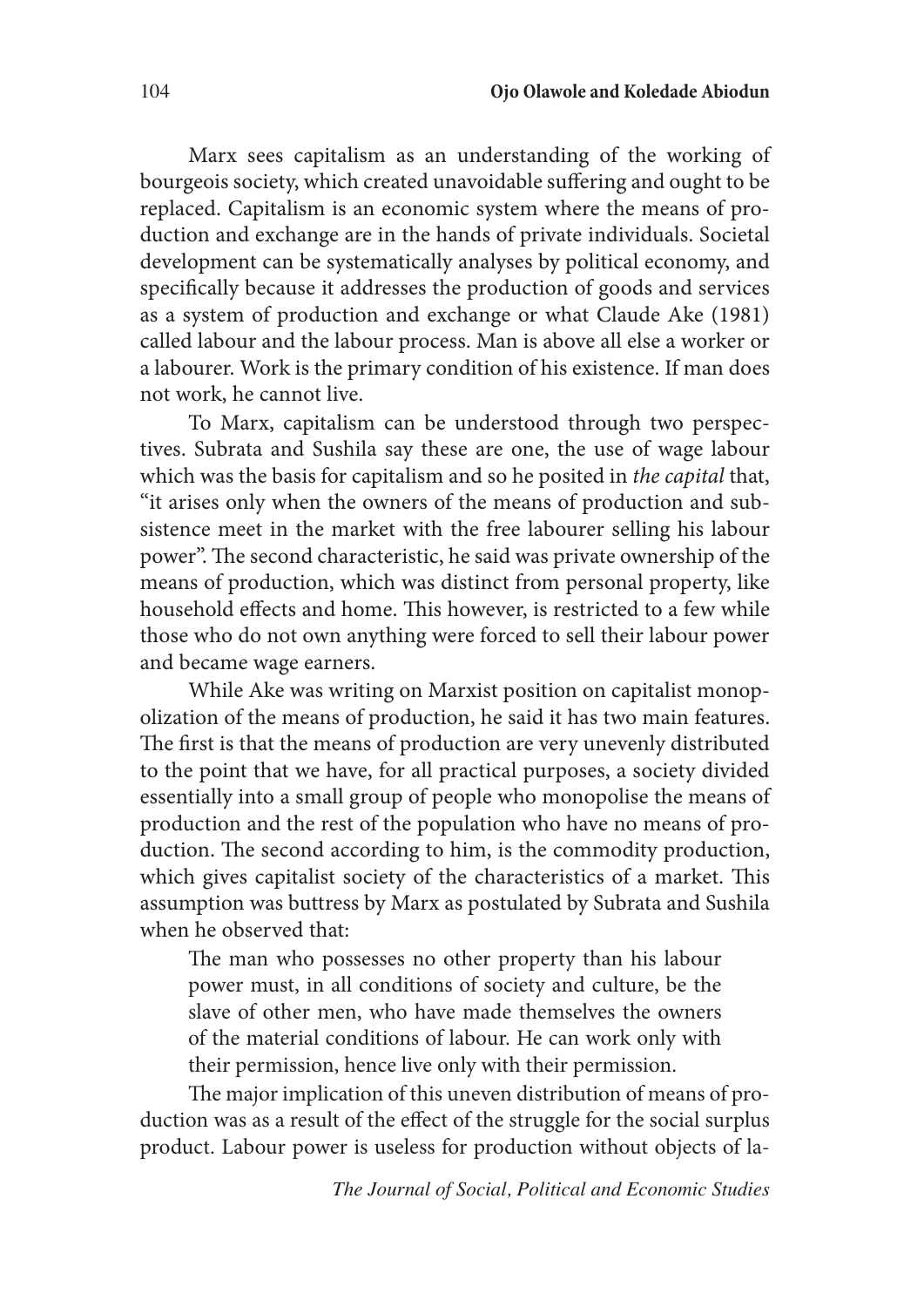#### **Political Economy of Poverty: A Case Study of Nigeria** 105

bour and means of labour. Those with only labour power and no means of production must produce to survive. The implication of this is that the buyer uses the labour for his purposes and in return pays wages to the owner or the labour power. The exchange is however, a very unequal one whereby the rulling class buys the labour of the ruled by giving them what needed to survive and perpetuate themselves in the same category but take away the surplus in order to rule the ruled for ever.

Ake (1981) in explaining the exploitation under the capitalist mode of production assert that the proletariat class which has nothing but labour power lives only by the permission of the bourgeoisie, for if the bourgeoisie refuses to buy its labour, it will soon starve. When the worker sells his labour power he submits to exploitation. Marx stressed that, the member of the bougeosie who hires him (ie, buys his labour power) does so only on expectation that the value of the product of the employee's labour power will be higher that what he pays for the labour power, that is the wage he pays to the employee. On the final output, Marx says the difference between the exchange value of the proletariat's labour power and the value of its products goes into the pocket of the member of the bourgeoisie who employs him as unearned income or, more accurately by Ake as, surplus value.

A stringent consideration of labour, wages and profit under capitalism will, however revel their distorted character of economics and real society. Marx concept of surplus gives insight into the true nature and workings of capitalism.

# **Theoretical Framework**

### *Political Economy*

Political economy as an approach or tool of analysis, although had its robust status under Marxism, it is, in the main, not an offspring of its historical and dialectical materialism. As an approach it probes into the depth of issues, the interconnection of phenomenon, policies, etc, with a view to knowing their class origin, character and composition and logic of their existence and future. It does not examine issues superficially (Remi and Francis, 2015). Political economy is therefore, is not and cannot be reduced to the study of capitalism.

The basic thrust of political economy is how the economic system operates within the framework of social system in the understanding of economic stricture and other social structures. The theory of politi-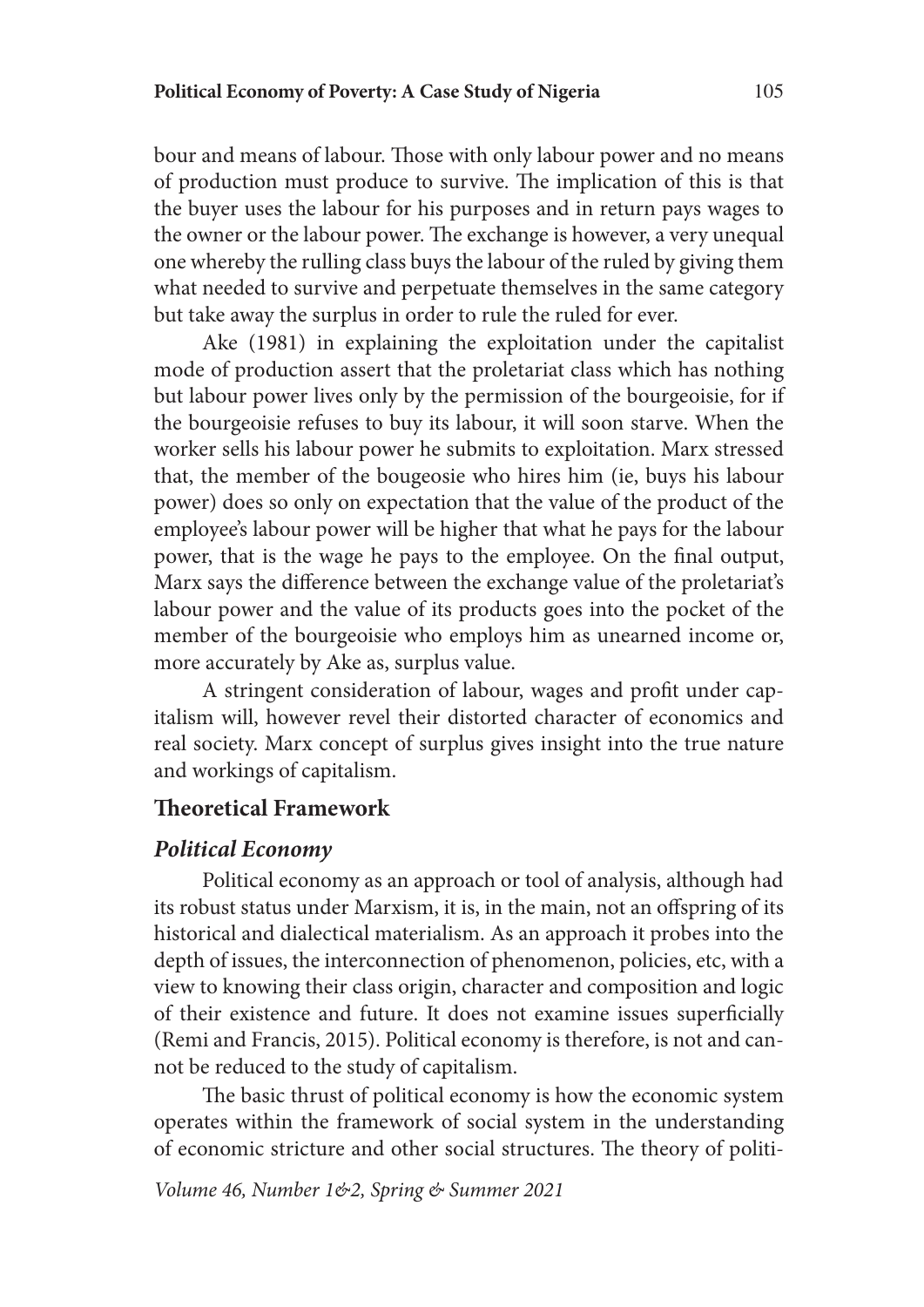cal economy has both bourgeoisie as well as radical variants. While the bourgeoisie variant is traced to classical economists like Adam Smith and David Ricardo, the Marxist or radical view originated from Karl Marx and Vladimir Lenin. According to Abdullahi (2006), the main difference between these schools of thoughts is ideological. He posited that while liberal school holds that market forces are the basic determinants of demand and supply and paramount in the allocation of scarce resources, the Marxist orientation emphasizes that the production of materials of life is fundamental and that change is brought about through contradictions.

As an approach, it has been used by scholars with Marxian persuasion to undertake various studies but its emphasis had been to penetrate deep into processes and policies, lay bare their essence and then explain concrete forms of their manifestation in everyday life. Although I did not intend to dwell much on the analysis and investigation of political economy as a global mirror, it is however, important to categorise its basic features of issues, phenomena and policies to the understanding of the economic structures in any society. The two concepts of political system and economics are dependently related and influence each other, in fact, in ancient society; no distinction was made between the two. If the economic system of a country is not sound, it has its adverse effect on the political system. Both are inter-dependent. (Vidya, 2013) The question of why some people are rich while others are poor, the problematic and the urge for primitive capital accumulation, the domineering role of capital in society, the control of developing countries by Bretton Woods institutes (World Bank and IMF), the hegemony of the Euro-dollar, the social responsibility of the state and underlying forces and motives behind governments policies, actions and programmes, the social relations of production, distribution and exchange in a particular social formation, etc. can only be understood by political economy paradigms (Remi and Francis, 2015)

However, this paper shall engage the Marxist or classical view to the understanding of interdependence between political system and economic system in the society. Marx applied his dialectical method to the material or social world that consisted of economic production and exchange. While analysing the political thought of Marx, Subrata and Sushila affirmed that Marx believe that each generation inherited a mass of productive forces, an accumulation of capital, and a set of social rela-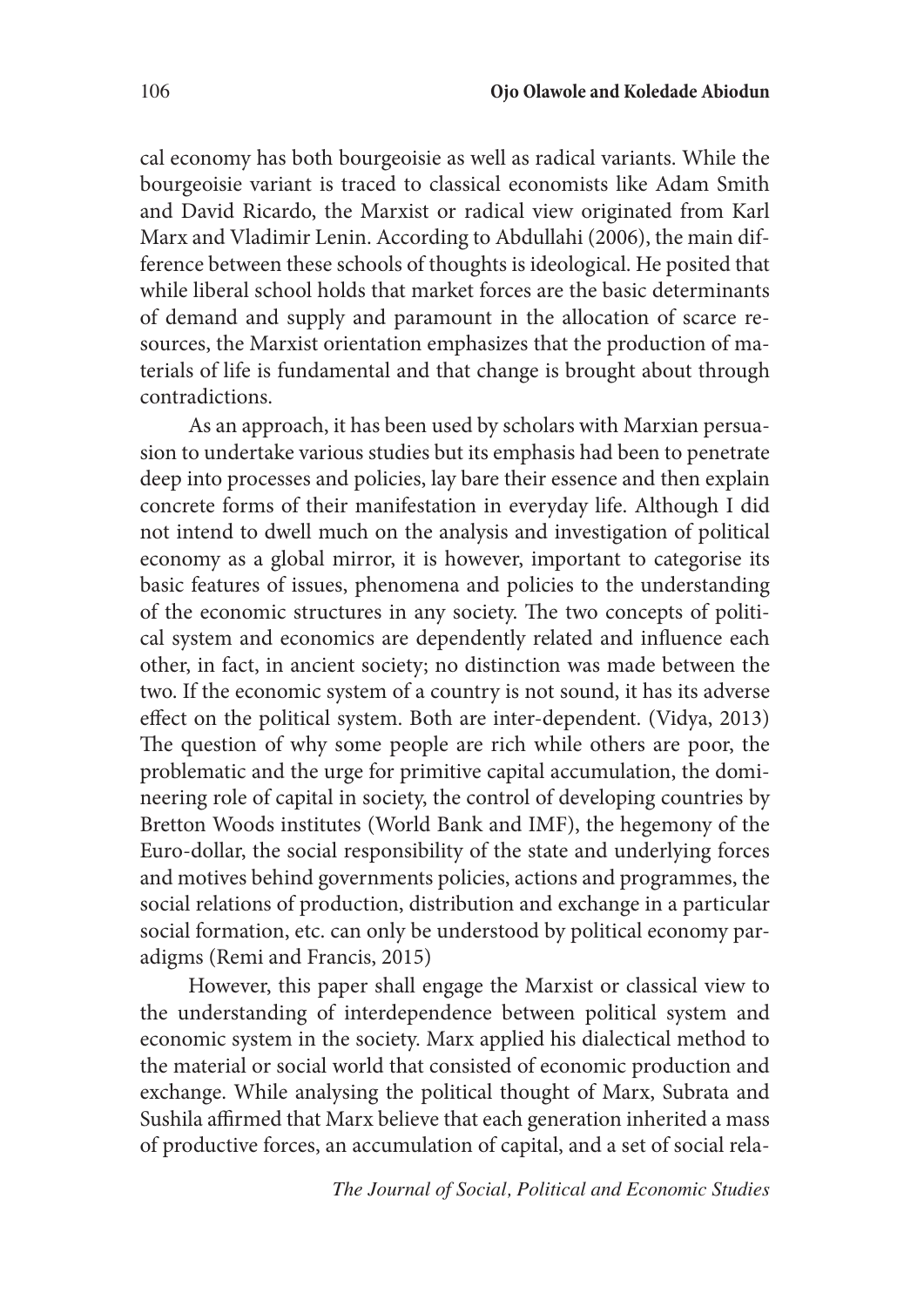tions which reflected these productive forces. To him, the mode of production is the economic base, the real foundation of society. However, Marx sees the mode of production as consisting of means or techniques of production, and the relationships that people entered into with one another for production of goods and services. Thus the economic base conditioned and determined the superstructure. Moreover, Marx was quick to observe that "it is not the consciousness of men that determines their existence, but, on the contrary, their social existence determines their existence. (Subrata and Sushila, 2014 pp 444-447)

The believe that the rich are rich because they are rich and the poor are poor because they are poor is a tautological claim which Marxian political economy approach disapproved as unscientific, a historical and politically faulty. The fundamental difference between bourgeois political economy and Marxian political economy is that the former sees labour as a commodity, a "burden", cost and one of many "instruments" of the capitalist for production purposes. In other words, it treats labour as a lifeless object or tool. While the Marxist political economy approach condemns this as alienation because it reifies labour, amounting to commodity fetishism. The approach insists that labour-power is the basis and at the heart of all production; the producer of all instruments of production-capital, machine, etc. it calls them abstract or dead labour i.e. labour embedded or previously used up in other tangibles. According to Remi and Francis (2015) this approach states that labour should be humanized and not separated or alienated from its products. That profit and wages should be merged and paid to labour and not the capitalist because the capitalist is idle. To the Marxist, they further stated that justice and fairness in any society means adequately paying and compensating only producers or workers and not non-producers.

### **Dependency Theory**

The second theory to buttress the understanding of this paper is dependency theory principles as suggested by Barrow and Clyde (1998) to underpin the understanding of the topic under consideration. The dependency principle has gained wide acceptance among political scientists and sociologists as an important concept for explaining the symbiotic relationship between state elites and the capitalist class. They classified it into segment, one, that the dependency principle asserts that the decision-making power and policy capabilities of the state in capitalist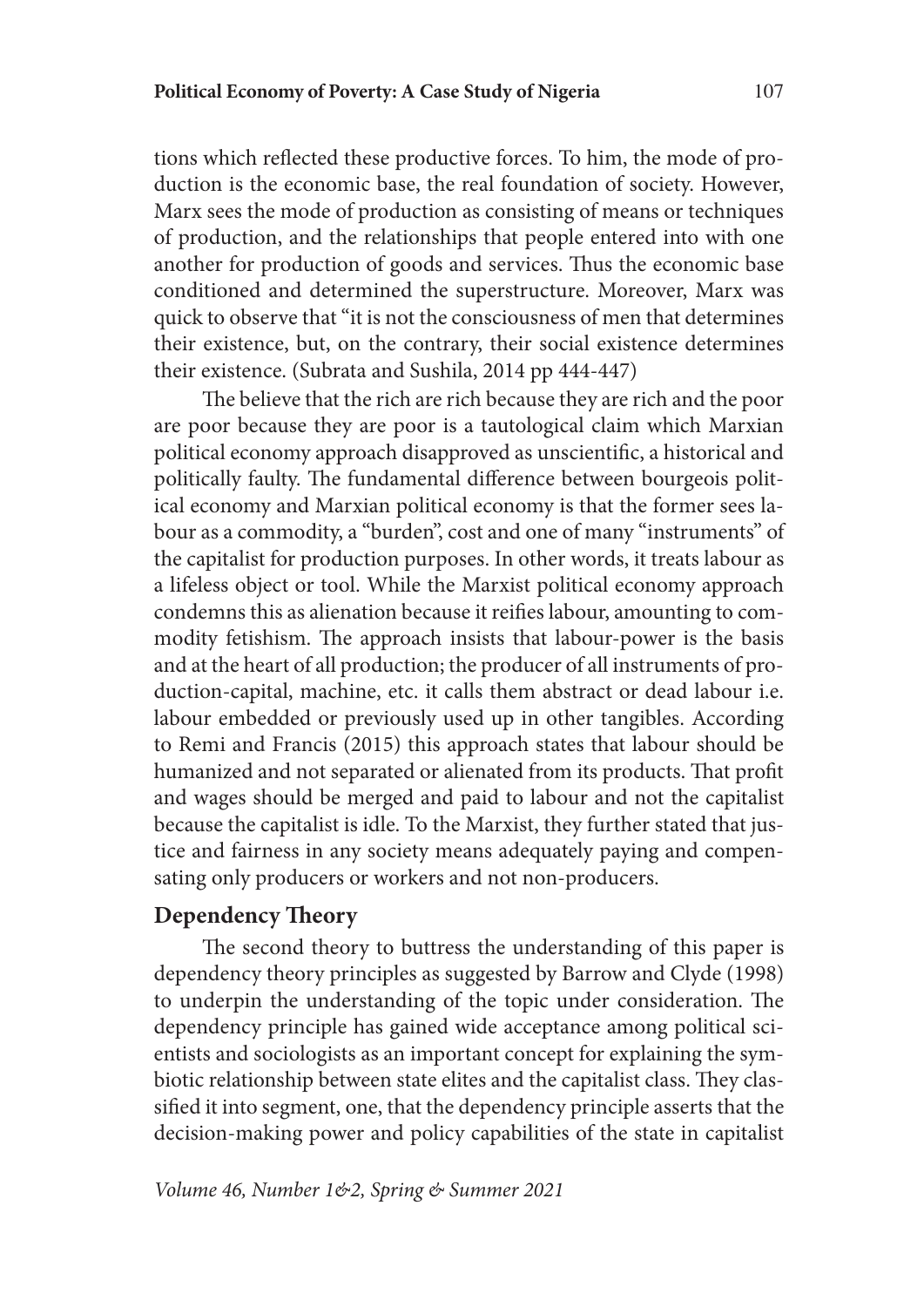society are, for various reasons, dependent upon the success and continuity of the capital accumulation process. Therefore, state elites must adopt policies that enhance "business confidence" in the short run and that promote a favorable business climate over the long run. Two, In more stringent applications of the principle, he argued that the state's dependency on capital is "so absolutely compelling as to turn those who run the state into the merest of functionaries and executants of policies imposed upon them by 'the [capitalist] system. Thirdly even in less stringent formulations of the concept, he suggests that the "privileged position of business" in a market economy systematically promotes a natural alliance between state elites and the capitalist class. Where state elites promote a favorable business climate with public policy, they will be rewarded with high rates of private investment, economic growth, and employment stability. (Barrow, Clyde W. 1998)

Interestingly, even though the dependency principle has been formulated by liberal and radical state theorists, its explanatory power relies on the assumption that policies such as increased state expenditures, high taxes, business mandates, environmental regulations, and pro-labor legislation systematically undermine business confidence and therefore lead to an unfavorable business climate. Conversely, it is assumed that low state expenditures, low taxes, the absence of mandates, weak environmental protections, and right-to-work legislation will sustain business confidence and therefore promote a favorable business climate.

However, some of the weaknesses of this postulation are that it relies on a highly oversimplified and, in many ways, over-rationalized conception of the relation between state policy and the business climate. Dependency principle thus exaggerates the automatic functioning and the uniform rationality of the market's trigger mechanism (i.e., private disinvestment), and thus it misrepresents the degree to which policy makers are prisoners of the market. Consequently, there is no single set of policies that automatically produce a favorable or unfavorable investment climate for all businesses.

The explanatory power of the dependency principle rests on the belief that the model accurately conceptualizes what business firms and capitalists need from the state (i.e., to be left alone). This concept makes it virtually "impossible to conceive of a state functioning against the interests of the bourgeoisie. Consequently, this view leaves us with policy options that evidently are restricted to the antinomies of laissez-faire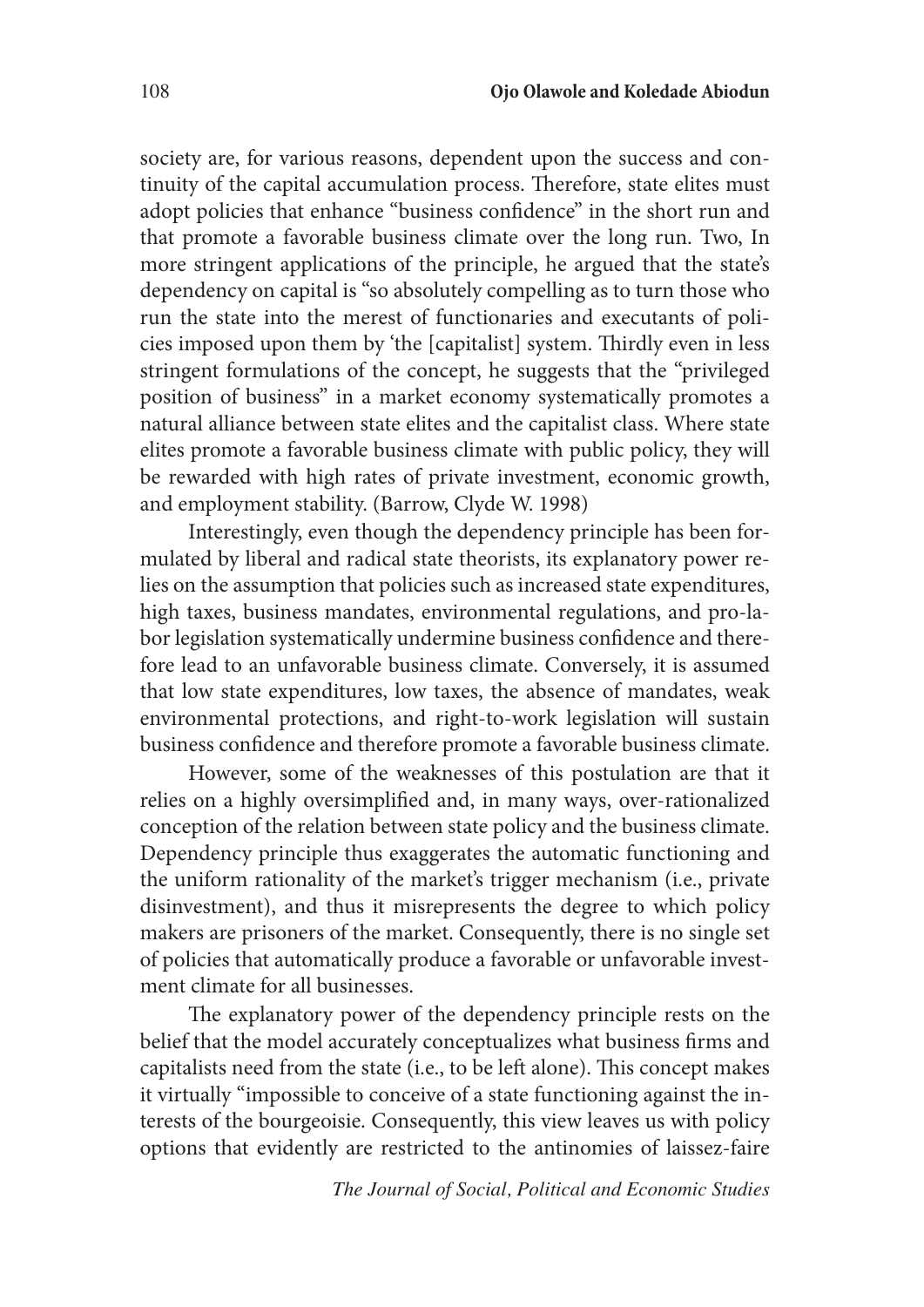capitalism or a command economy such as communism as observed by Barrow, and Clyde.

# **Methodology**

Research Design: This paper would use theoretical approach to analyse the political economy of poverty as an economic policy issue and its attendant effect on the development matrix of Africa in general and Nigeria in particular. There will be no manipulation of variables and the researcher will not attempt to control the research setting in this study.

Method of Data Collection: The study will adopt the document review method in data collection. This involves a systematic data collection from existing records.

Sources of Data: Secondary data sources would be used. This will include books, journals, articles, newspapers, magazines and other materials that are relevant to the topic under study.

Method of Data Analysis: Document analysis will be used for this study. Document analysis is a form of qualitative research in which documents are interpreted by the researcher to give voice and meaning around an assessment topic (Bowen, 2009). Analyzing documents incorporates coding content into themes similar to how focus group or interview transcripts are analyzed (Bowen, 2009). For this study, document analysis entails interpretation and understanding of documents pertaining to the political economy of poverty in Africa.

# **Findings**

Successive Nigerian governments have over the years formulated policies and adopted strategies and programme supposedly to combat and reduce or eradicate poverty. Ironically, most of the same governments contributed through faulty and inappropriate political, economic and social policies mismanagement, corruption and inaction to the poverty status of the country, which is not only frightening and worrisome, but also structural and endemic. For instance, the Obasanjo military administration (1976-1979) and the Shagari government (1979-1983) launched the Operation Feed the Nation (OFN) and the Green Revolution Programmes assumedly to improve nutrition, enhance healthy living and reduce poverty through agricultural revolution and productivity. Although the Buhari administration (1983-1985) did not ar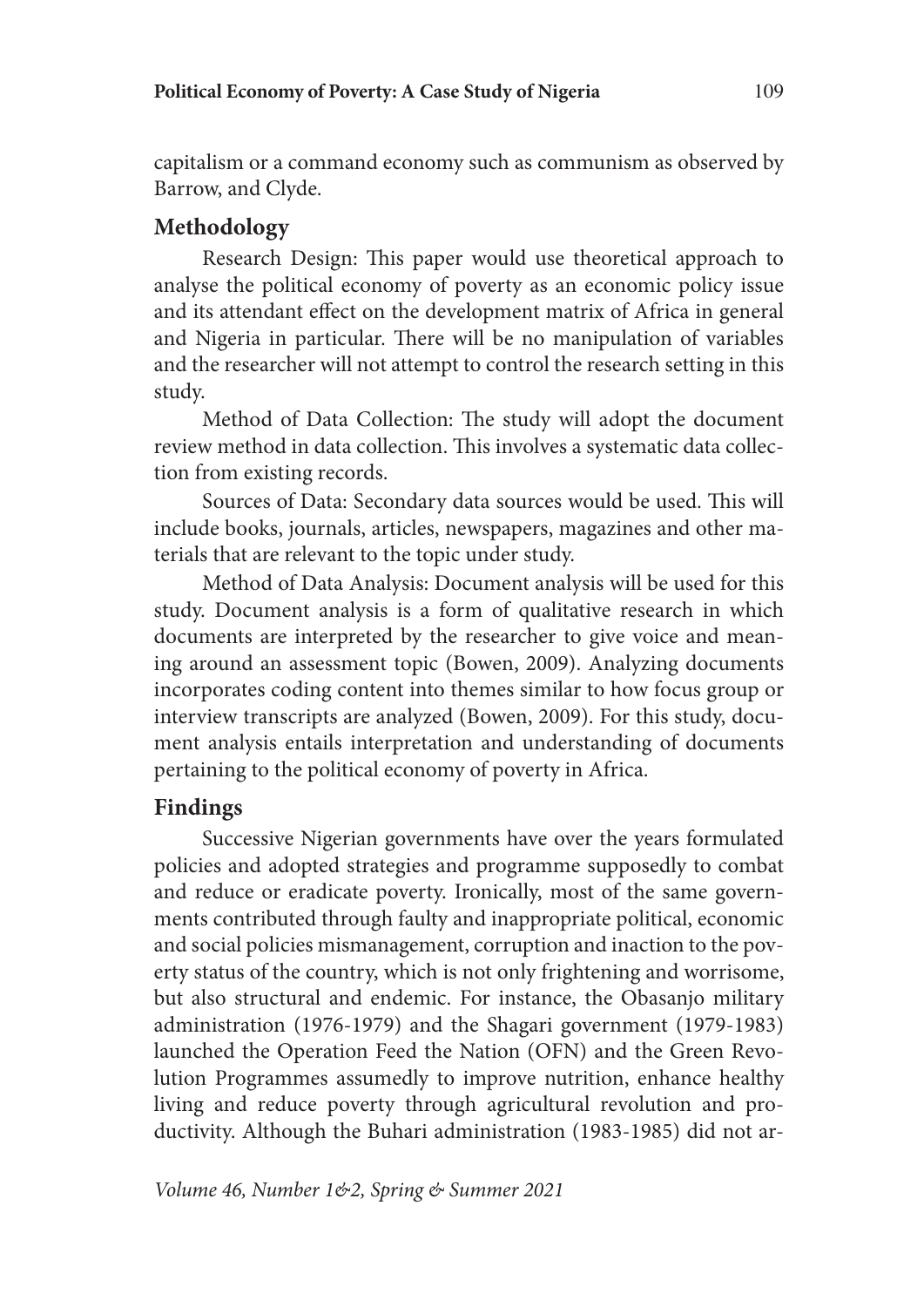ticulate any clear cut and specific poverty alleviation programme, the Babangida government (1985-1993) made some unannounced efforts expectedly meant to alleviate poverty in Nigeria. The critical issue is whether such bold and ambitious efforts and a welter of poverty alleviation programmes which included the Peoples and Community Banks that sought to provide loans to prospective entrepreneurs in both rural and urban areas (Oladeji and Abiola 1998) and without collateral requirements, the Directorate of Food, Roads Rural Infrastructure (DFR-RI) that was supposed to open up rural areas through the provision of basic social amenities that would turn them into production centres for enhanced national development and the Nigerian Agricultural Land Development Authority (NALDA) which was meant to reduce the prevalence of subsistence agriculture and provide a catalyst for the infusion of large scale commercial farming and the National Directorate of Employment (NDE) that was to design and execute programmes geared toward combating mass unemployment precipitated largely by the Shagari dispensation and the global economic crunch which then had its toll on the country. The Obasanjo civilian administration introduced the National Poverty Eradication Programme (NAPEP) and the National Economic Empowerment and Development Strategy (NEEDS) in 2001 and 2005 respectively. While NAPEP which was designed to cover youth empowerment, rural infrastructure development, social welfare service and natural resource development and conservation schemes produced insignificant impact on Nigerians and was not distinguishable from the motley crowd of other previous failed poverty alleviation programmes introduced in the country (Akinbode 2003), the rather ambitious and supposedly promising NEEDS which was expectedly meant to lay a solid foundation for sustainable poverty reduction, employment generation, wealth creation and value orientation appears to be a bogus poverty reduction strategy despite Soludo's (2005) claim and assertion that NEEDS is a realistic appraisal of what is feasible within the medium/ long term frame work and it is more focused, realistic and reform based. As a consequence, Nigeria, which was one of the richest 50 countries in the wake of the 1 970s, has slide to become one of the 25 poorest countries in the present century. In fact, it is ironical to note that Nigeria that is the sixth largest exporter of oil is equally the host of the third largest number of poor people after China and India. Even though the 2004 statistical report of the National Planning Commission (Federal Office of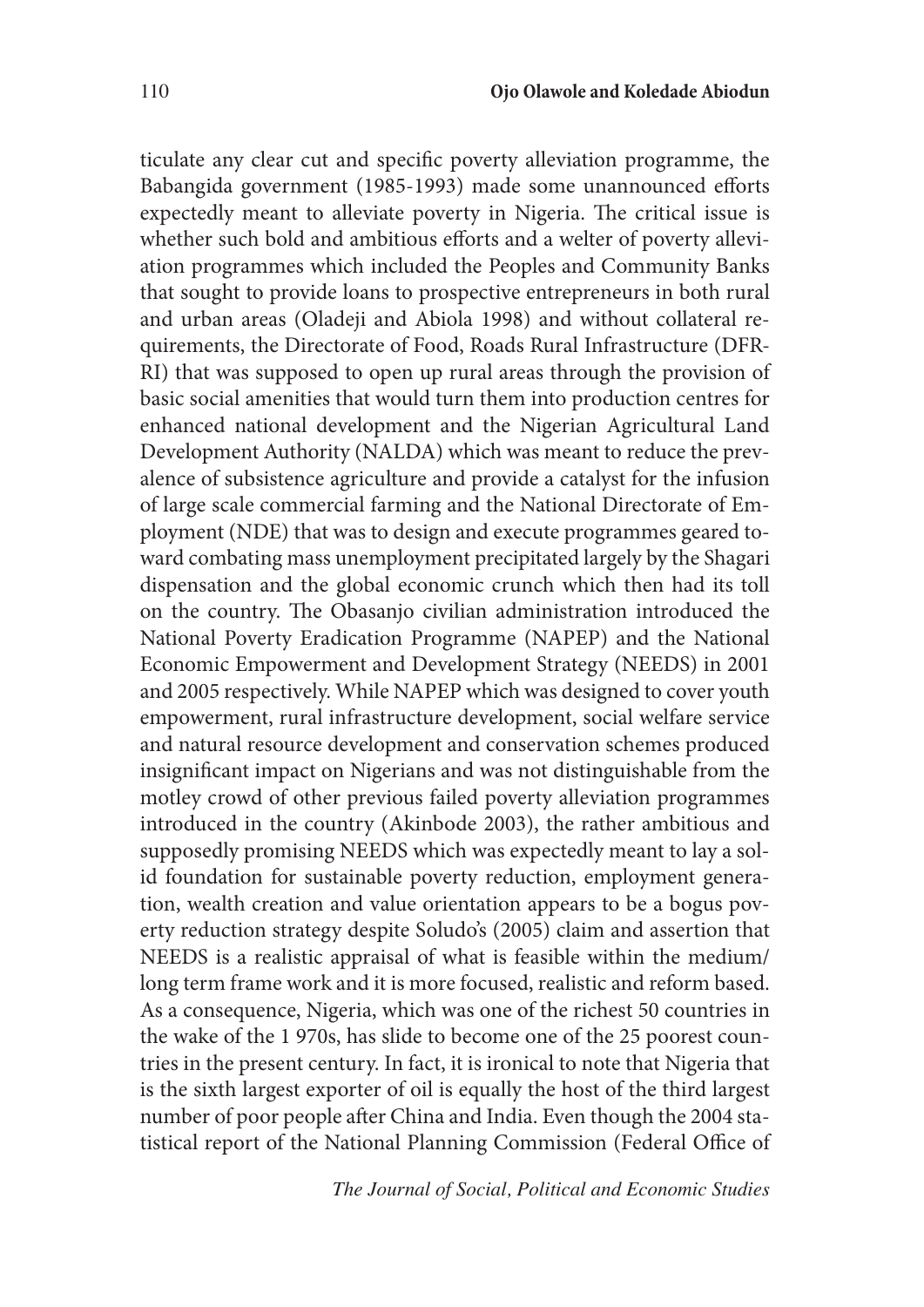Statistics 2012) show that poverty using the rate of US \$ 1 day, increased from 28.1 percent in 1980 to 46.3 percent in 1985 and declined to 42.7 percent in 1992 only to increase again to 65.6 percent and decreased to 54.4 percent, Nigeria still fare poorly in all development indicators.

Besides, the seeming increase in economic growth in the last few years has not significantly narrowed the gap between the rich and poor in Nigeria. Although economic growth is a necessity, but not a sufficient condition for poverty reduction, it is obvious that the gains from the so-called peripheral growth have not significantly or sufficiently tricked down to reduce poverty in Nigeria; rather, it has resulted in increased inequality. Moreover, the experiences of the scattered poverty reduction and eradication strategies and programmes in Nigeria as far as the well being of the poor is concerned have been evidently disappointing. Equally worrisome is the fact that the country has the resources necessary for the attainment of human development targets, yet it is not meeting them, an indication that it is plagued not only with human development effort deficit, but that there is a deliberate design to ensure the abysmal failure of such misplaced efforts. The efforts are misplaced partly because the policies and programmes are not genuinely pro-poor, especially as such pro-poor policies and programmes will succeed if the power relations is sufficiently diffused (Kimenyi 2005) so that all members of the Nigerian society have significant leverage over the type of policies that are enacted and programmes that are executed.

The trend of poverty in Nigeria indicates that poverty is not really reducing, let alone on the part of eradication. Rural poverty increased from 22 percent to 68 percent, while urban poverty increased from 17.2 percent to 55.2 percent. The poverty situation in Nigeria is precarious not only in income but also in terms of food (Ijaiya 2011). On income poverty, the nation witnessed a worsening income inequality, while on food poverty, the proportion of the underweight children stood at 30.7 percent in 1999. The figure for rural food poverty stood at 34.1 percent, while that of urban food poverty was 21.7 percent. Similarly, Nigeria's rank in the Human Development Index remained low, being the l52<sup>nd</sup> out of 175 countries. This low HD1 score reflects the situation with regard to poor access to basic social services in the country (UNDP 2011). The use of socio-economic indicators like per capita income, life expectancy at birth (year), access to health-care services, safe water, education, sanitation facilities and electricity, also depicts the extent of poverty in Nigeria.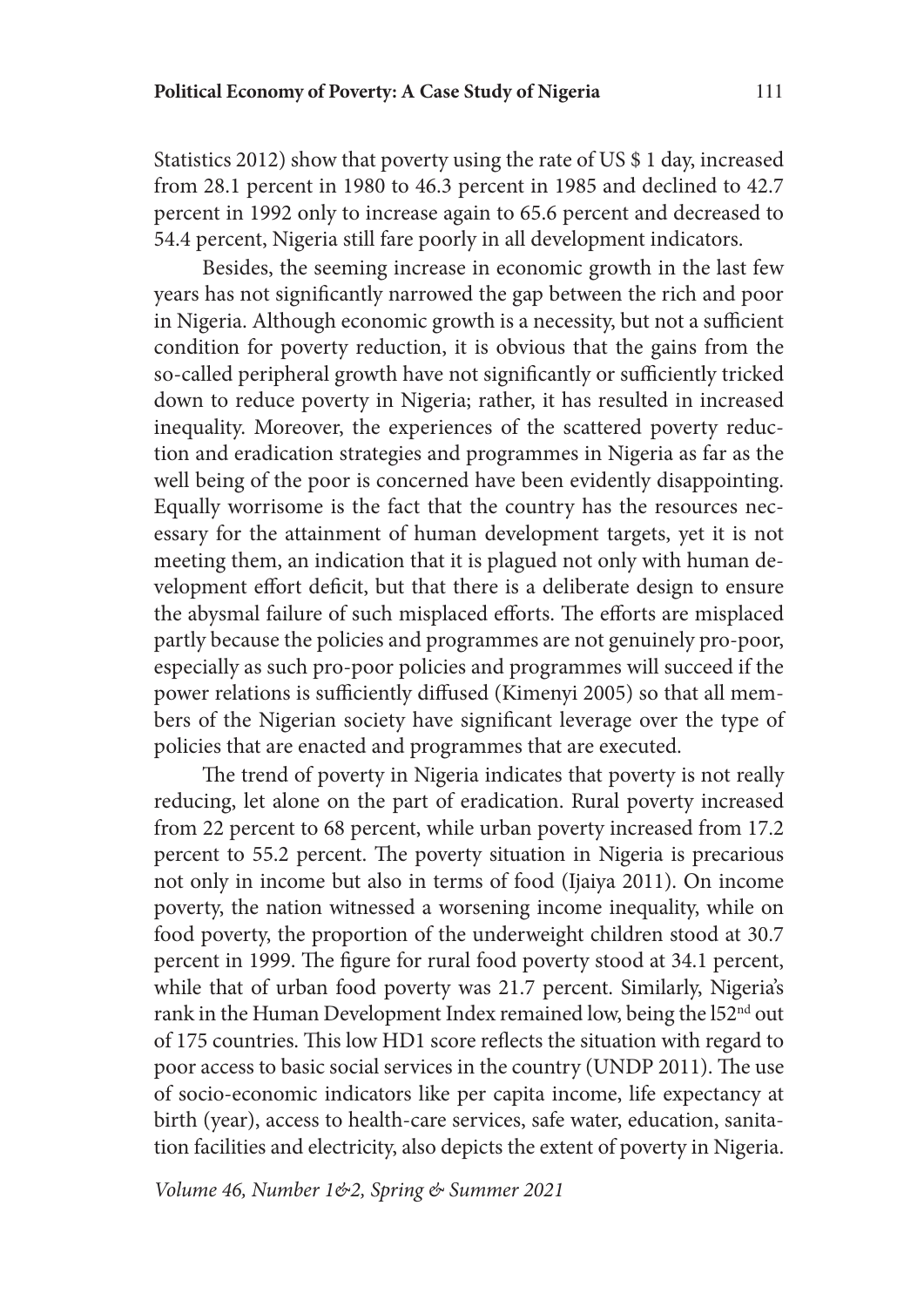In the face of the plethora of poverty reduction and eradication policies, programmes and efforts in Nigeria, the country is still enmeshed, entangled and embroiled in poverty. This does not only bring into fore the paradox of a rich country and a poor people, but it exposes the inevitability of a political economy explanation for the failure, dysfunctionality and inefficacy of poverty reduction and eradication efforts. From the stage of conception through policy formulation to programme design and execution, the underlying problematic in the failure and inefficacy of poverty reduction and eradication efforts in Nigeria is the manipulation of the political structure and process for the economic benefit and personal aggrandizement of the rich and the disadvantage and pauperization of the poor and down-trodden who are the presumed targets.

The so-called poverty reduction and eradication programmes are not pro-poor right from the conception and design stages. The real targets therefore, by design, are not the poor Nigerians, but the rich and their army of beneficiaries. Moreover, the programmes are mostly politically motivated and not appropriately constructed to satisfy the economic needs of the poor and the social requirements of the Nigerian society. The malfunctioning and failure of the so-called pro-poor policies and programmes are largely due to the design and content deficiency as well as the corrupt enrichment and empowerment drive of the Nigerian elite and their cohorts. This shows the manipulative process that expresses the relationship between the means (design and content deficiency) and the end (corrupt enrichment and empowerment drive of the programme initiators and designers).

#### **Conclusion**

The importance of the economic development of Africa as an aid in promoting contentment and peace hardly needs elaboration; the united action for peace resolution passed by the assembly specifically urged member states to intensify individual and collective efforts to achieving condition of economic stability and social progress-particularly by aiding under-developed countries and areas. Africa and indeed Nigeria need for their economic development capital equipment and finance as well as technical assistance; and in both these respects the methods which have been tried and found suitable in the industrialised countries of the west must be considerably modified to suit the African countries.

So far, Nigeria has formulated and adopted a multiplicity of pover-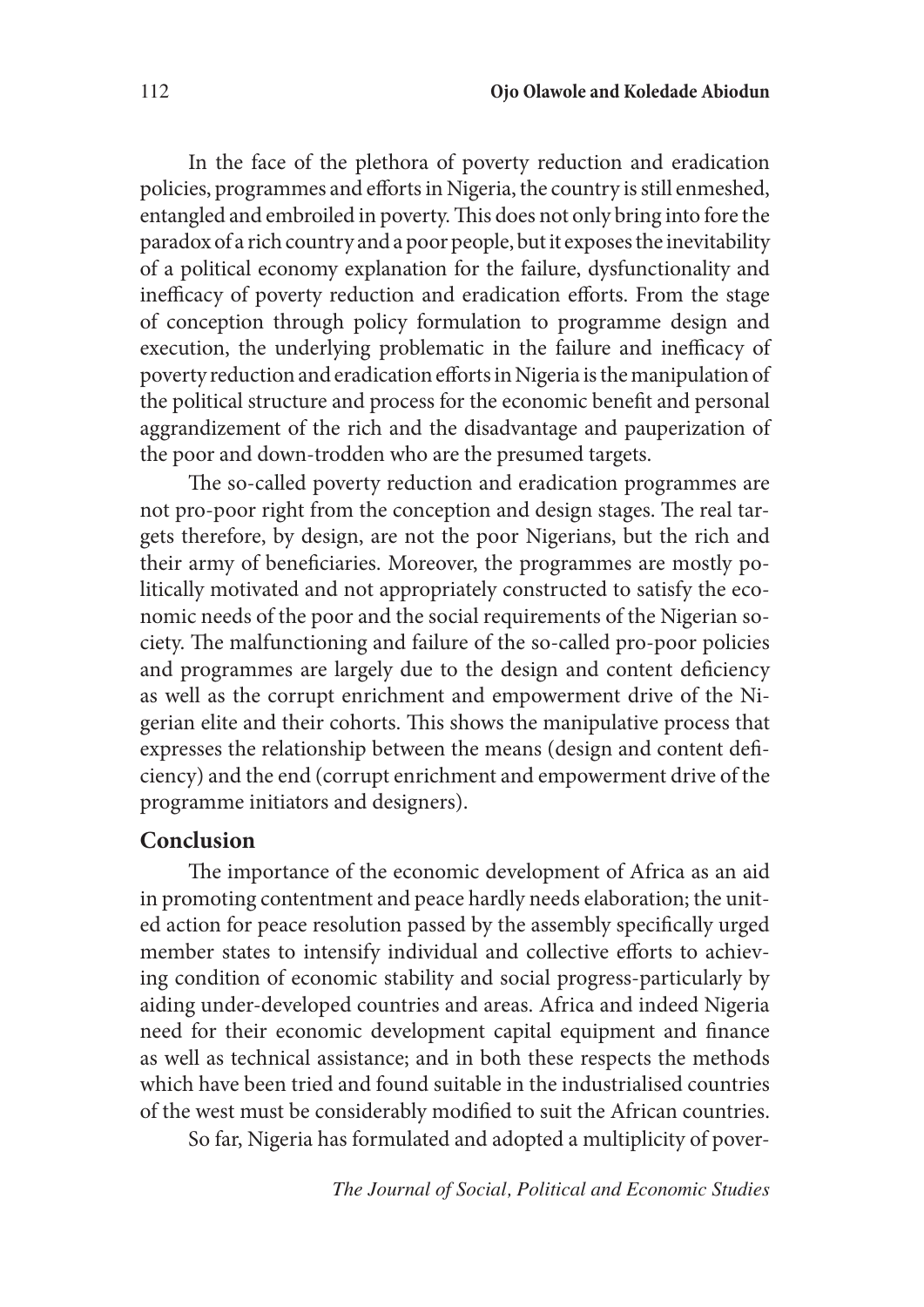ty reduction policies and programmes and has embarked on a journey with the appropriate road map, but without genuine commitment so much so that the journey is perilous, foggy and tortuous. For instance, instead of a short-term, piecemeal approach to poverty reduction in Nigeria, the design, packaging, execution, monitoring and evaluation of poverty should transcend the realm of short-term relief and the satisfaction of basic human needs and incorporate the development of strategies for increasing the long- term productive capacity and potential and as a result the incomes of the rural poor Thus, it is absolutely necessary to synthesize and integrate macroeconomic policies, sector planning, sound programme and project interventions with an eye to achieve the long-term goal.

#### **Recommendation**

This study does not in any way seek to absolve the African leaders in particular and other internal variables in general of guilt in the deepening crisis of African political economy. Rather it underscores the fact that external variables such as dysfunctional economic programme on Africa, manipulation of commodity prices, political bankruptcy in Africa and direct interference of investible capital out of Africa play fundamental roles of restricting the possibilities of growth and development in the African nations. It is doubtful if a positive change of the internal variables can guarantee development given the structural barriers already entrenched against the African economies in the global political-economic system.

The government must adopt a pragmatic approach that will facilitate poverty reduction in rural and urban areas and this will require facilities that can enhance the people livelihood, productivity and incomes. Such inputs and facilities will include equipment, machines and input in different productive and entrepreneurial sectors, credit facilities, human and skill development programmes and other significant social welfare schemes.

Finally, the need for encouraging, strengthening, harnessing and exploiting the community-based development organizations and associations through relevant sensitization and practical result-oriented seminars and workshops that will engender their effective participation in poverty reduction and eradication programmes and activities cannot be over-emphasized. This grassroots approach and arrangement will re-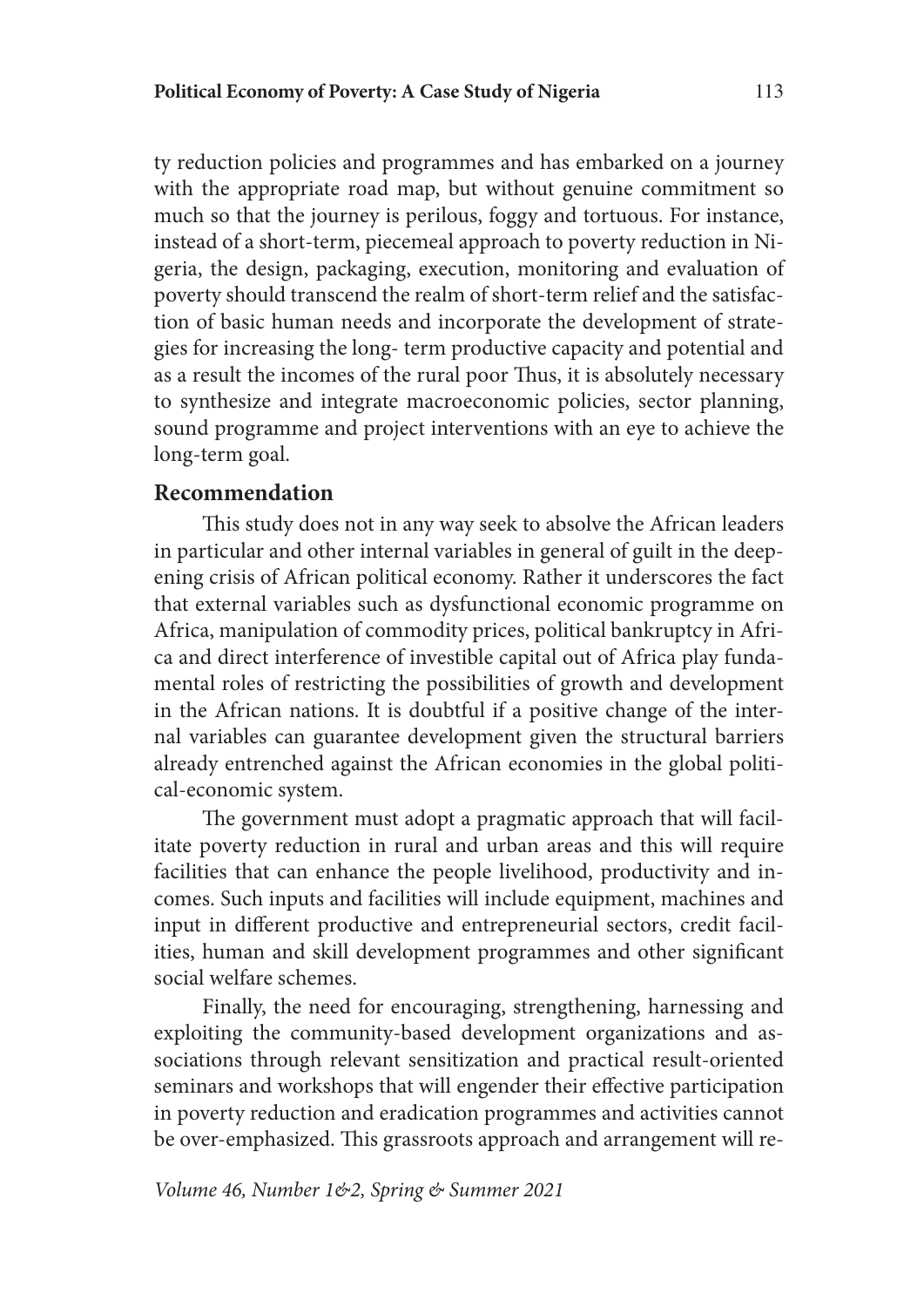quire the active involvement of sub national governments in the conception, formulation and execution of relevant, workable and attainable local poverty reduction and eradication policies and programmes. This also underscores the imperative of a balanced, well-coordinated and decentralized approach that will adequately and effectively address the poverty reduction and eradication concern at the various levels of governance.

From the information presented above, it is worth emphasizing that sharp drops in economic growth resulting from shocks and economic adjustments may increase the incidence of poverty. Even when growth resumes, the incidence of poverty may not improve if inequality has been worsened by the crisis. Policy makers in Nigeria and other developing nations need to give an urgent attention to the needy and the poor by looking inwardly to such policies and programmes that would be African and for Africans so that political economy of poverty can be reduced to a bearable level.

# **References**

Abdullahi A. Arazeem (2006) " The political economy of HIV/AIDS: A challenge to democracy and development in Democracy and development in Nigeria, Social Issues and external relations, Vol.3. Concept Publications Limited.

Appadurai A (1990) "Disjuncture and difference in the global cultural economy" in Featherstone M ed. *Global Culture*, London, Sage

Balasubramanyam V N (1999), "Foreign Direct Investment to Developing Countries", in Picciotto S and Mayne R eds. *Regulating International Business: Beyond Liberalization*, Maxmillan Press Ltd with Oxfam, Basingstoke

Barrow, C. W. (1998). State Theory and the Dependency Principle: An Institutionalist Critique of the Business Climate Concept. *Journal of Economic Issues, 32*(1), 107.

Burbach R, Nunez O and Kagarlitsky B (1996) *Globalization and its discontents: the rise of postmodern socialisms*, Pluto Press, London

Claude Ake, (1981) "A political economy of Africa. Longman Group Limited

DeJong J, Kothari U and Minogue M (2002), "The Political Economy of Globalisation".in Minogue M and Kothari U eds. *Development Theory and Practice* Palgrave, Basingstoke